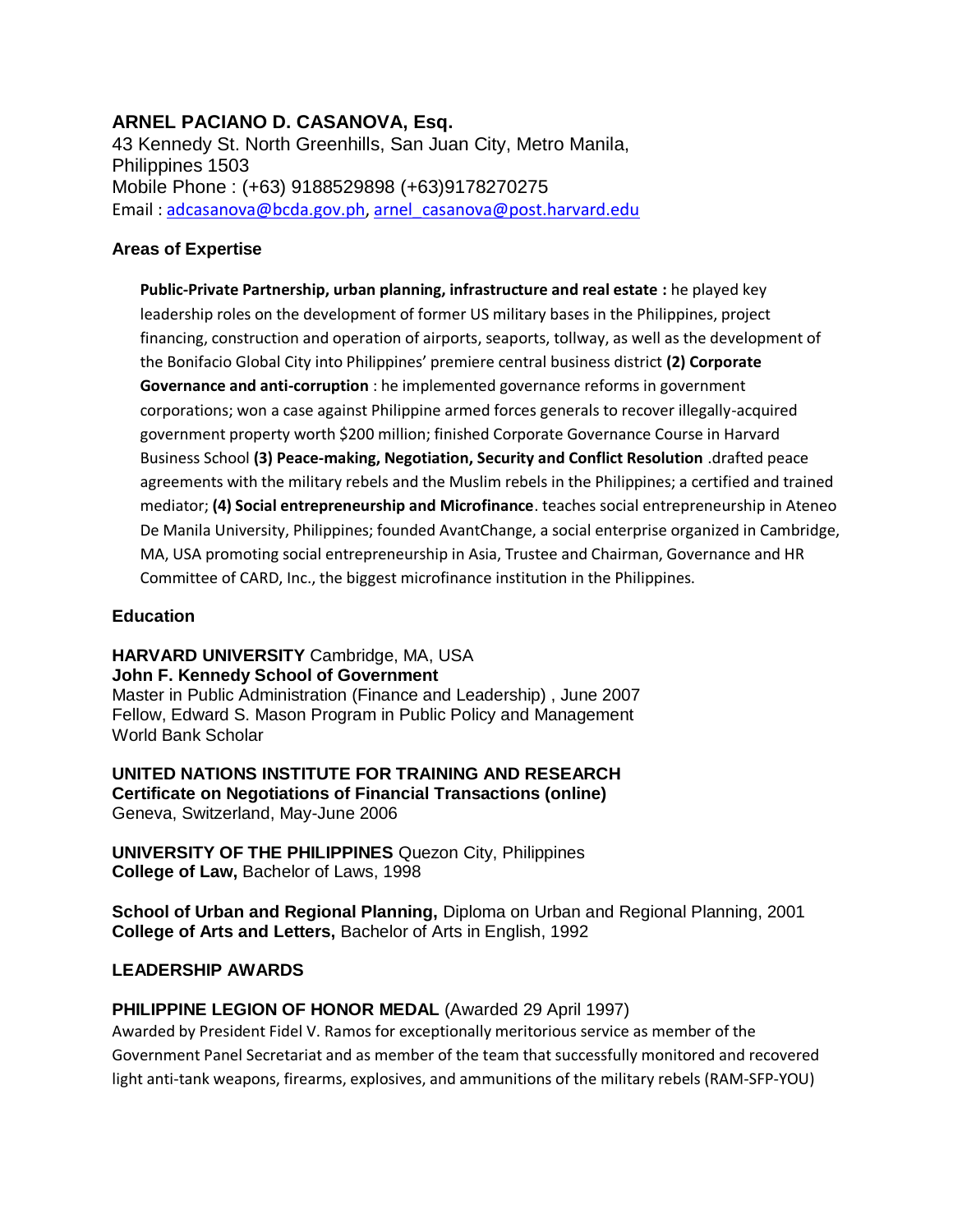and drafted the General Peace Agreement between the Philippine government and RAM-SFP-YOU and ALTAS (Marcos Loyalist Forces) and the Amnesty Proclamation

# **ASIA 21 FELLOW FOR 2009 (Asia Young Leaders)**

Chosen by the Asia Society in New York as one of top twenty-one (21) Asia young leaders for 2009 from among the top 200 delegates globally

## **Professional Experience**

#### **April 2011 –Present BASES CONVERSION AND DEVELOPMENT AUTHORITY President and Chief Executive Officer (CEO)**

Carries out mandates in Republic Act No. 7227 (BCDA Charter)

 $\triangleright$  Gives direction and supervision on the operations and administration of the Conversion Authority

 $\triangleright$  Acts as the Chief Executive Officer of the Conversion Authority

 $\triangleright$  Executes, administers and implements the policies and measures approved by the Board

 $\triangleright$  Represents the Conversion Authority in all dealings with offices, agencies, government instrumentalities and with all persons and entities, public or private, domestic or foreign

 $\triangleright$  Directs and supervises the preparation of the agenda for the meeting of the Board, and submit recommendation to the Board, deemed to be relevant in the operations of the Authority

 $\triangleright$  Exercises such other powers and functions provided in by laws and as may be vested in him by the Board.

# **MEMBER OF THE BOARD OF DIRECTORS**

**CLARK DEVELOPMENT CORPORATION**

April 2011 - present

- **JOHN HAY MANAGEMENT CORPORATION** April 2011 – present
- **BCDA MANAGEMENT & HOLDINGS, INC** April 2011 - present
- **BATAAN TECHNOLOGY PARK, INC**
- **FORT BONIFACIO DEVELOPMENT CORPORATION**

April 2011 – present

 **SUBIC CLARK ALLIANCE FOR DEVELOPMENT** April 2011-present

## **ADVISER TO THE BOARD OF DIRECTORS**

 **CLARK INTERNATIONAL AIRPORT CORPORATION** April 2011 - present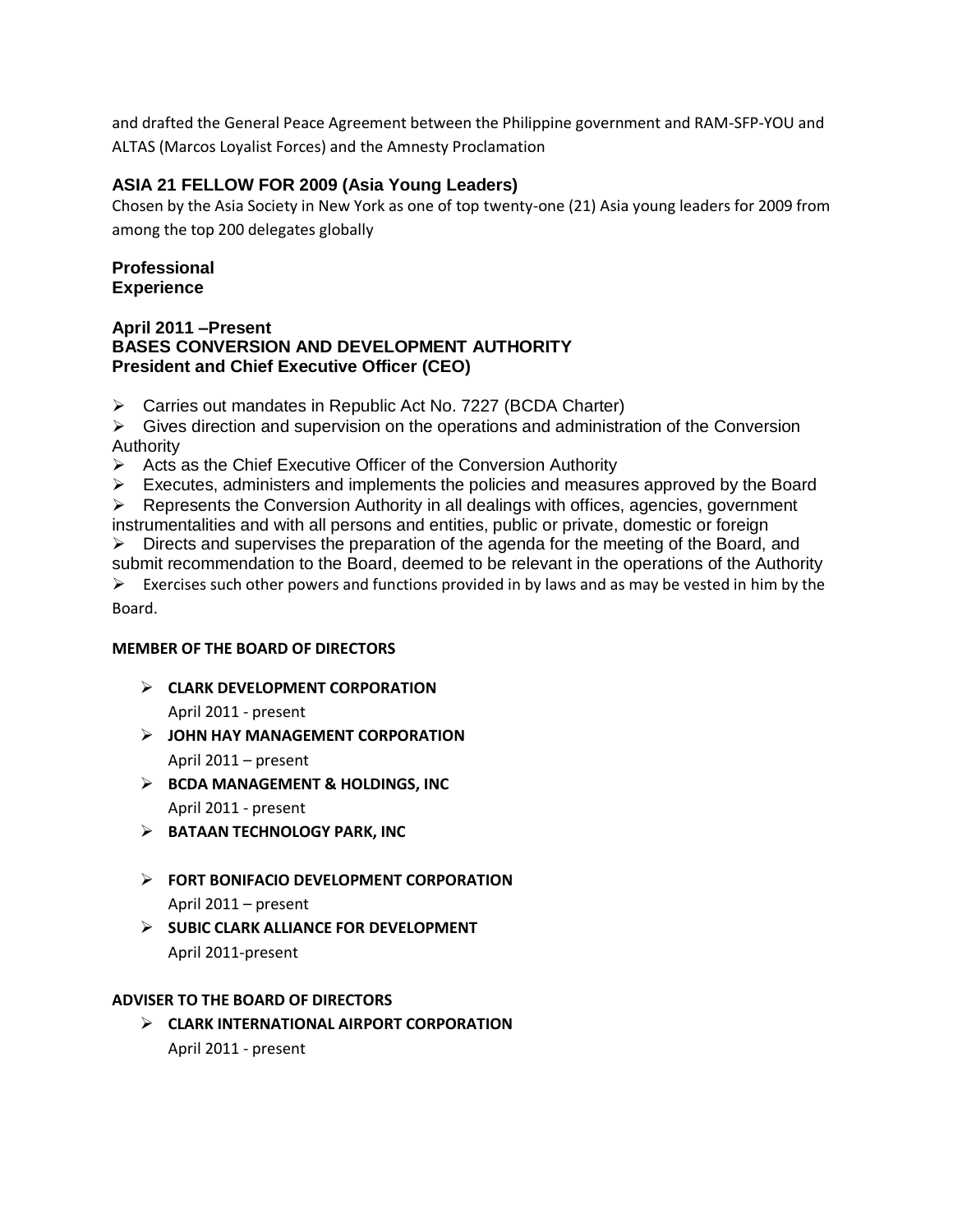#### **CHAIRMAN, STEERING COMMITTEE**

# **PHILIPPINE INVESTMENTS PROMOTION PLAN**

June 2012-present

#### **BOARD OF TRUSTEE**

#### **SOLARENERGIE**

A foundation whose Mission is to FIGHT POVERTY in the Philippines by providing all OFF-GRID villages with SUSTAINABLE access to solar energy through an empowerment oriented approach that leverages both market and philanthropic forces,

## **CARD MRI**

A global leader in the microfinance industry owned and led by members, upholding the core values of excellence, competence, integrity, family-spirit, stewardship, humility and simplicity.

# **September 2009-April 2011 ASIA SOCIETY-PHILIPPINES FOUNDATION, INC. Executive Director**

 $\triangleright$  In charge of all the executive and management functions for the Philippine office of the Asia Society Global Headquarters based in New York to promote US-Asia relations for a shared future in business, policy, education, culture and arts

> Partners with all Asia Society Centers all over US and Asia

 $\triangleright$  In charge of all programs and fund-raising for the Philippine office in coordination with the Board of Trustees

▶ Champions the Philippines 21 Young Leaders Program

 $\triangleright$  Spearheads the strategy and implementation of the Asia Society global center of excellence for social entrepreneurship

 $\triangleright$  Conceptualized and implemented the NASA Science Caravan for Philippine public schools

#### **March 2009-Present CENTER FOR AGRICULTURE AND RURAL DEVELOPMENT, INC. (CARD,INC) Chairman of Governance and Human Resource Committee Member, Board of Trustees**

 $\triangleright$  Formulates and heads the governance initiatives of the organization and deals with all personnel matters to run the biggest microfinance organization of the Philippines with more than million members

#### **April 2003-August 2009 BASES CONVERSION DEVELOPMENT AUTHORITY (BCDA)** Manila, Philippines **General Counsel and Corporate Secretary**

 $\triangleright$  Member of the Management Committee and other Board Committees  $\triangleright$  Prosecuted and won a case in the Supreme Court against group of highest ranking generals in the armed forces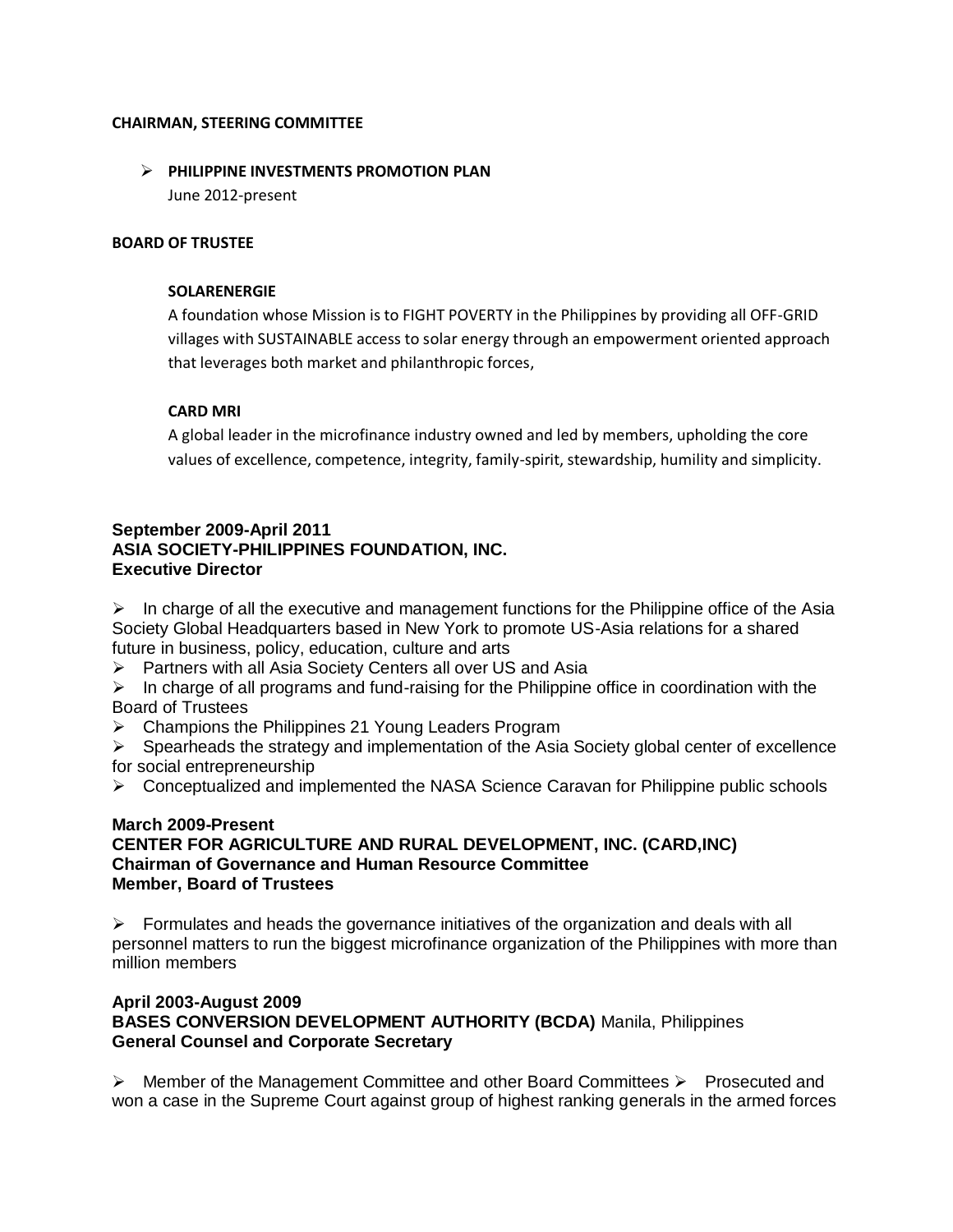of the Philippines who misappropriated government prime lands worth \$200 million in Fort Bonifacio Military Reservation (JUSMAG property) and continue the prosecution of similar case worth \$180 million now at the Court of Appeals

 $\triangleright$  Negotiated contracts and agreements related to buy-out of the Ayala Land-Unilab Group of the Metro Pacific interest in the Bonifacio Global City, a \$1.2 billion real property development **Project** 

 $\triangleright$  Handled all cases (criminal, civil and administrative) filed by and against BCDA which includes successful expropriation of lands for right of way of the Subic-Clark-Tarlac Expressway, criminal prosecution of squatting criminal syndicates, investigation, prosecution and/or discipline and administrative dismissal of personnel involved in corrupt practices

Served as key witness and resource person of *Feliciano Commission* exposing military corruption that caused the August 2003 mutiny of junior military officers

 $\triangleright$  Negotiated, reviewed and drafted all contracts of BCDA related to the privatization and management of all former US military bases, the former Subic Naval Base, the former Clark Air Base, the John Hay Air Station, Poro Point Seaport and Airport, Fort Bonifacio Global City, Villamor Air Base, and others.

Served as member of bidding committee for Subic-Clark-Tarlac Expressway project (a \$540) million tollway project)

 $\triangleright$  Served as governance officer; handled governance issues in the BCDA Board and Management and the compliance of the Boards of its subsidiaries and affiliates

 $\triangleright$  Served as liaison and resource person to Philippine Congress on special economic zones,

government corporations, and public infrastructure development

# **2004-August 2009 FORT BONIFACIO DEVELOPMENT CORPORATION** Manila, Philippines **Corporate Secretary**

Handled all Board secretariat matters of the corporation, a joint venture corporation among Ayala Land Inc. (ALI), Evergreen Holdings Inc, and the BCDA in developing the Bonifacio Global City, the newest premiere planned city in the Philippines

# **2007-Present**

# **ATENEO DE MANILA SCHOOL OF GOVERNMENT** Makati City, Philippines **Faculty, Visiting Lecturer**

 $\triangleright$  Launched the first social entrepreneurship laboratory course at the Ateneo De Manila School of Government. Students are given academic training with practical applications by making their own business plans for sustainability and for corporations to implement corporate social responsibility (CSR) initiatives. The Rags2Riches social enterprise is one of the most successful class projects that came out of the course.

#### **2007-April 2011 AVANTCHANGE, LTD**. Cambridge, MA, USA **Founding Director/Philippines Country Representative**

 $\triangleright$  Organized the corporation for the purpose of promoting social entrepreneurship in Asia by partnering with Harvard Alumni, Asian universities and funders/investors. Served as the country manager for the Philippines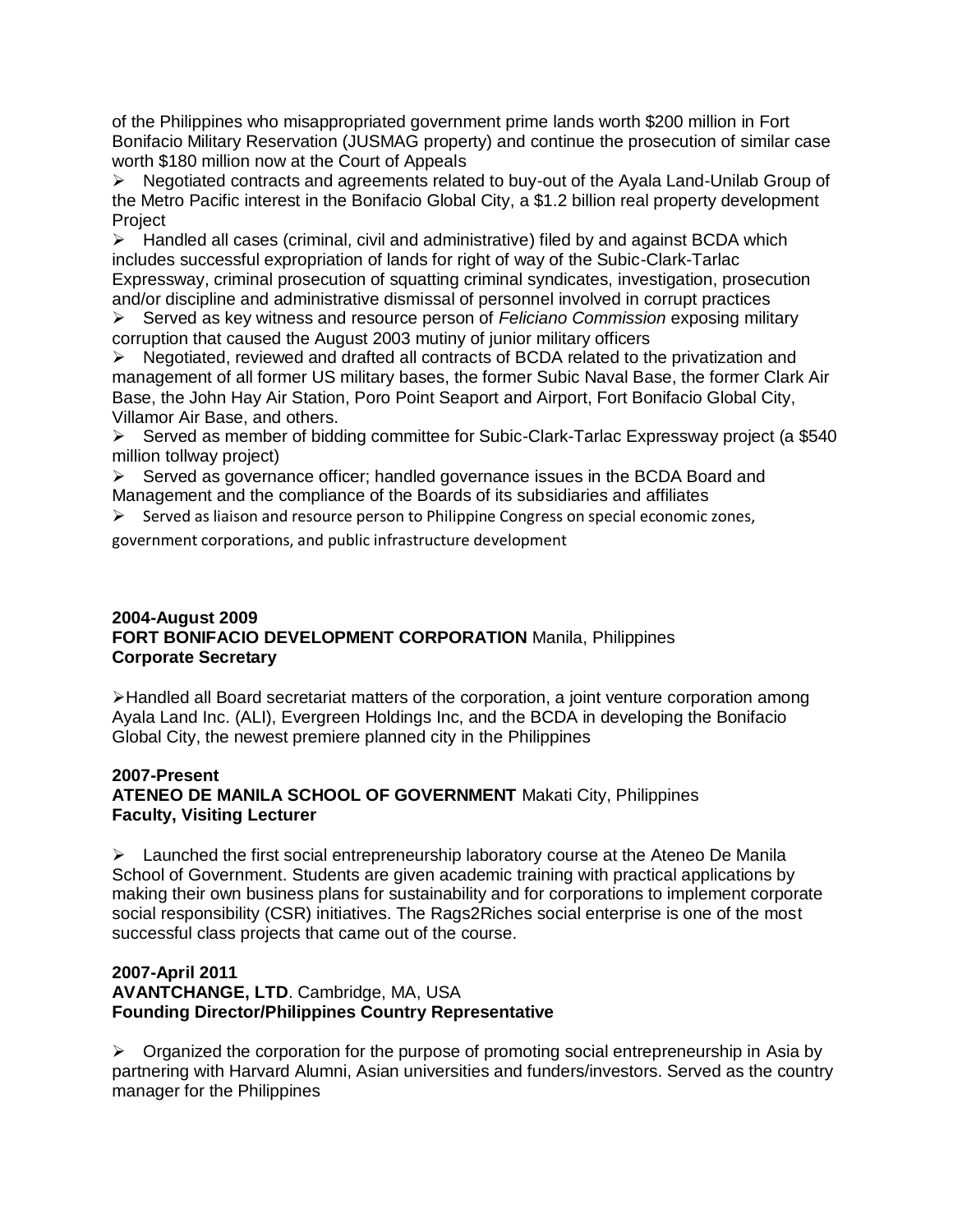$\triangleright$  Organized the Harvard Club of the Philippines Social Enterprise Initiative

## **1998-2003**

# **BASES CONVERSION & DEVELOPMENT AUTHORITY** Manila, Philippines **Head Executive Assistant (Chief of Staff)**

 $\triangleright$  Established inter-agency committees between BCDA and stakeholders in improving partnerships and synergy thru greater transparency and accountability  $\triangleright$  Served as chief liaison to the Department of National Defense and the Armed Forces

- Advised the Board and Management Committee on corporate governance policies
- $\triangleright$  Handled investigation of highly sensitive cases involving agency personnel

## **2002-2004 BCDA MANAGEMENT AND HOLDINGS, INC.** Manila, Philippines **Corporate Secretary 2000-2003**

**BATAAN TECHNOLOGY PARK, INC.** Manila, Philippines **Corporate Secretary 1993-1997** 

#### **OFFICE OF THE PRESIDENTIAL ADVISER ON THE PEACE PROCESS Chief, Technical Working Group** Manila, Philippines

Government Negotiating Panel for the Peace Talks with Military Rebels, RAM-SFP-YOU, ALTAS (Loyalist Forces) and the Moro Islamic Liberation Front (MILF)

Drafted the Peace Agreement and the Amnesty Proclamation between the Philippine Government and the military rebels which ended the military subversion and reintegrated the rebel soldiers to mainstream society

- $\triangleright$  Led the disarmament and recovery of weapons of military rebels
- $\triangleright$  Member of the Ad Hoc Committee on the drafting and formulation of negotiation strategy for the peace talks with the Moro Islamic Liberation Front (MILF)

# **Selected Major Projects**

# **REAL PROPERTY DEVELOPMENT**

*Bonifacio Global City* - a masterplanned urban and financial center (150 hectares) in Taguig City, Philippines, thru public-private partnership (securitization of land assets). This is now the premiere central business district of the Philippines.

*McKinley Hill -* a 25 hectare high-end residential and mixed use development. This is a joint venture with the consortium of Alliance Global, Inc. and Megaworld Inc.

*Newport City-* a commercial and mixed use development implemented thru a combination of direct sale and joint venture with Megaworld, Inc.

*Market Market* - a commercial development (mall) within the Bonifacio Global City implemented thru a lease agreement with the Ayala Land, Inc.

*Serendra* . a high-end residential and mixed use development thru a joint development agreement with the Ayala Land Inc.

# **PUBLIC INFRASTRUCTURE** *(CONSTRUCTION, FINANCING & REGULATION)*

*Subic-Clark-Tarlac Tollway Project*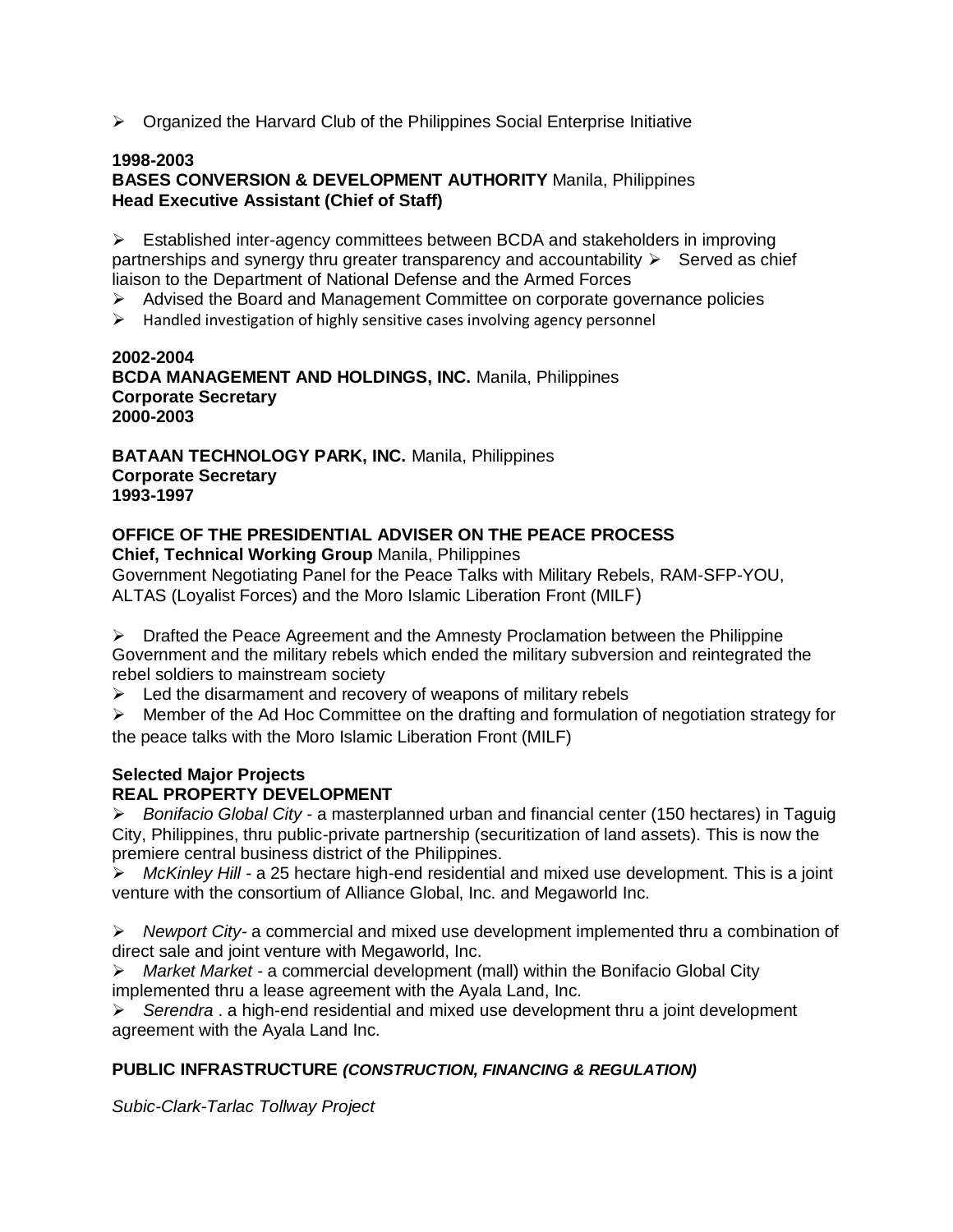The longest tollway (94 kilometers) in the Philippines funded by the Japan Bank for International Cooperation (JBIC). I performed major leadership roles in procurement (member of the bidding committee), contract negotiations (lead legal counsel), project management (member of the steering committee), project financing and loan negotiations (lead transaction counsel), negotiations in securing the Toll Operation Certificate, right of way acquisition and others. *Clark International Airport* , San Fernando, Pampanga

I provided advisory services to our subsidiary, the Clark International Airport Corporation, for the planning, tendering of the privatization of the future premiere airport of the Philippines

# **INVESTMENT PROMOTION (SEZs)**

*Tax Incentives*. Led BCDA in drafting bills and successful lobbying for the enactment of tax incentives law (Republic Act 9400) in the BCDA economic zones (Clark Freeport and Special Economic Zone, John Hay Special Economic Zone, Morong Special Economic Zone, Poro Point Freeport and Special Economic Zone)

# **Training**

I have undertaken varied trainings on different disciplines and fields such as alternative dispute resolution (ADR), public procurement reform, international tendering and infrastructure contract drafting such as the FIDIC conditions of contract, corporate governance, financial restructuring and rehabilitation, regulation of capital markets, project management, information technology and real estate.

**Language Skills**: fluent in English and Tagalog, have studied (but not cannot speak fluently) in Latin, Spanish, French and Italian

# **Other Leadership Activities**

*Panel Speaker on peace and security in Southeast Asia,* **Harvard Asia Business Conference***,* Harvard Business School, Boston, MA (11 February 2007) Co-panelists were Amb. Chang Cheng Hee of Singapore, and now US Deputy Secretary of State Scott Marciel

*Representative***, University Student Council**, University of the Philippines- Diliman, Quezon City (1996-1997**)** 

*Member***, UP College of Law Student Government**, College of Law, University of the Philippines (1996-1997)

*Philippine Delegate*, **Macquarie University Student Council Philippine Exchange Program**, Macquarie University, Sydney, Australia (28 August-26 September 1997)

*Member*, **LIBERTAS (Lawyers. League for Liberty)**, a group of lawyers advocating transparency and accountability in the Philippine government

Core Group, *Kaya Natin! (We Can!)*, a social movement advocating good governance and ethical leadership in the Philippines